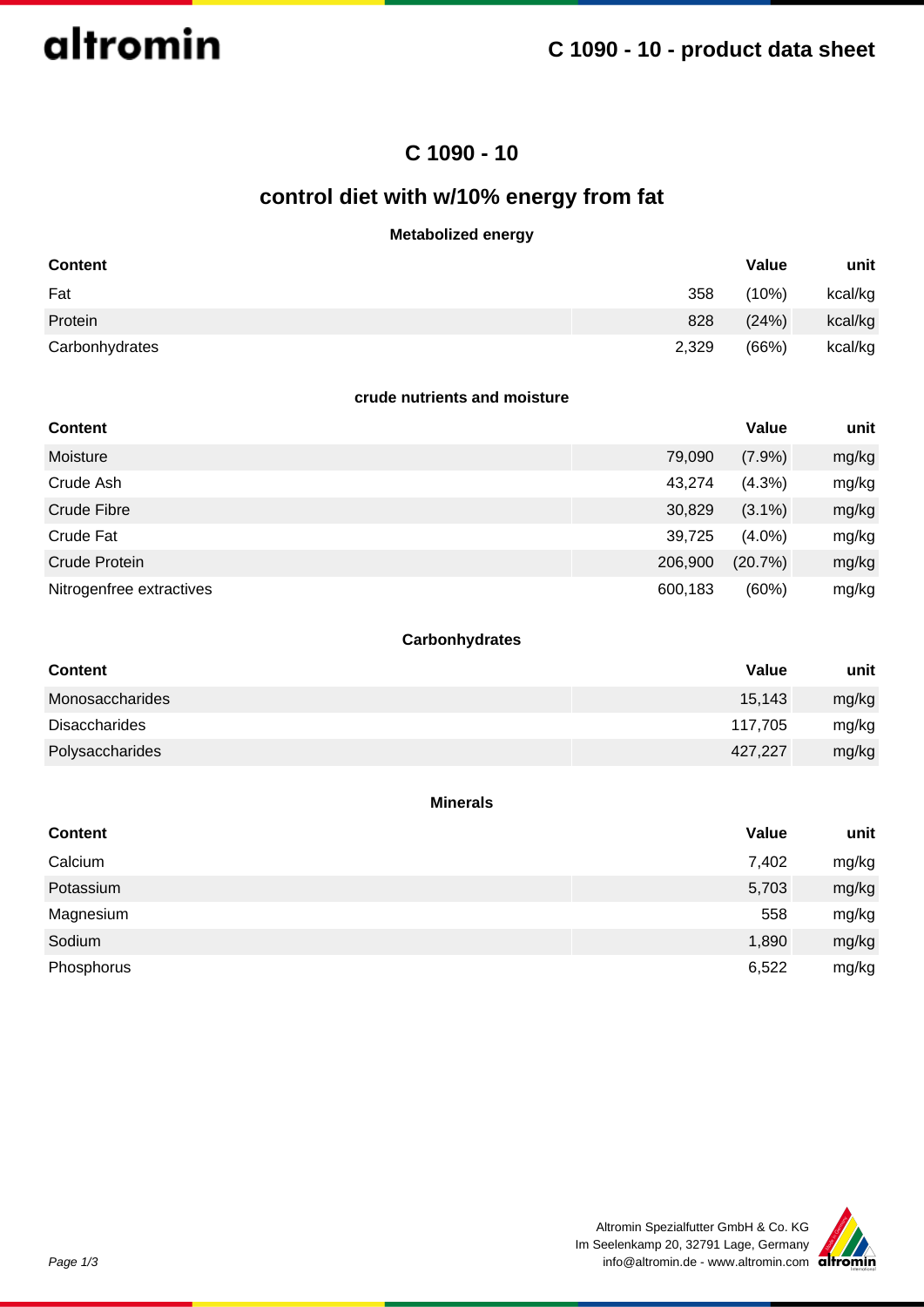# altromin

## **C 1090 - 10 - product data sheet**

### **Trace elements**

| <b>Content</b> | Value    | unit  |
|----------------|----------|-------|
| Aluminium      | 3.61     | mg/kg |
| Chlorine       | 2,992.50 | mg/kg |
| Iron           | 134.70   | mg/kg |
| Flourine       | 3.13     | mg/kg |
| Iodine         | 0.41     | mg/kg |
| Cobalt         | 0.12     | mg/kg |
| Copper         | 4.46     | mg/kg |
| Manganese      | 75.75    | mg/kg |
| Molybdenum     | 0.15     | mg/kg |
| Sulfur         | 2,779.54 | mg/kg |
| Selenium       | 0.29     | mg/kg |
| Zinc           | 24.16    | mg/kg |

## **Added vitamins**

| <b>Content</b>   | Value  | unit  |
|------------------|--------|-------|
| Vitamin A        | 15,000 | IU/kg |
| Vitamin D3       | 500    | IU/kg |
| Vitamin E        | 150    | mg/kg |
| Vitamin K3       | 10     | mg/kg |
| Vitamin B1       | 20     | mg/kg |
| Vitamin B2       | 20     | mg/kg |
| Vitamin B6       | 15     | mg/kg |
| Vitamin B12      | 43     | µg/kg |
| Nicotinic acid   | 50     | mg/kg |
| Pantothenic acid | 50     | mg/kg |
| Folic acid       | 10     | mg/kg |
| <b>Biotin</b>    | 201    | µg/kg |
| Choline chloride | 1,013  | mg/kg |
| Vitamin C        | 20     | mg/kg |